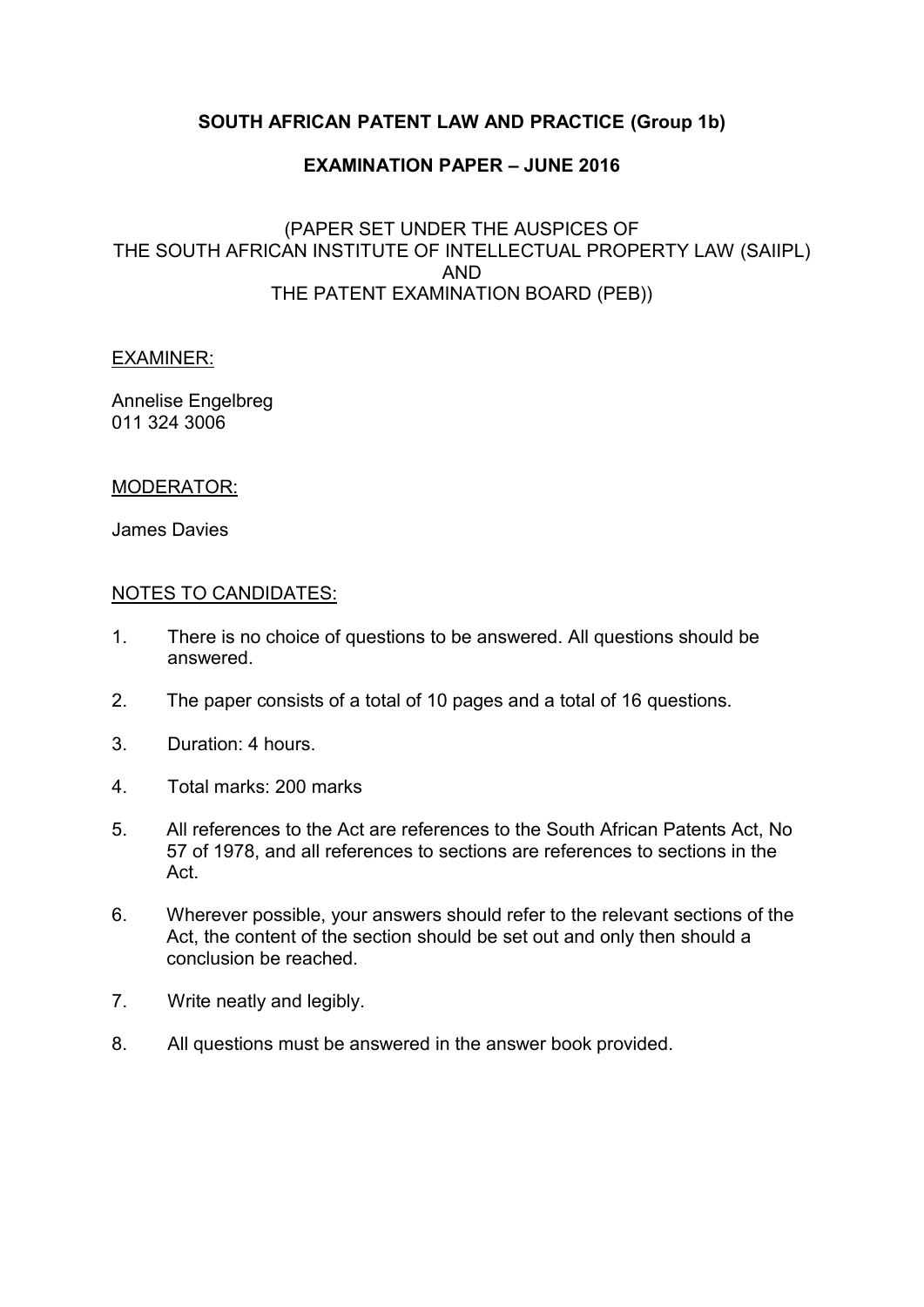# **QUESTION 1 [20 MARKS] - MULTIPLE CHOICE QUESTIONS (ONLY ONE CORRECT ANSWER IN EACH CASE)**

1.1 According to section 90 of the Act, certain conditions relating to the sale of a patented article or to a licence under a patent, are excluded from contracts, these are: [2]

- a) to prohibit or restrict the purchaser or licensee from purchasing or using any article or class of articles, whether patented or not, supplied or owned by any person other than the seller or licensor or his nominee.
- b) to prohibit or restrict the licensee from using any article or process not protected by the patent.
- c) to require the purchaser or licensee to acquire from the seller, licensor or his nominee any article or class of articles not protected by the patent.
- d) to require or induce the purchaser to observe a specified minimum resale price in respect of any article or class of articles protected by the patent.
- e) to prohibit or restrict the making, using, exercising or disposing of the invention concerned in any country in which the invention is patented.
- f) all of the above
- g) a, b, c and e
- h) a, b, c and d

1.2 To comply with the Act's requirements for a complete specification filed at the South African Patent Office, the specification must: [2]

- a) Sufficiently describe, ascertain and, where necessary illustrate or exemplify the invention and the manner in which it is to be performed by a person skilled in the art of such invention.
- b) Disclose the best method of performing the invention known to the applicant at the time when the specification is lodged at the Patent Office.
- c) include claim(s) defining the invention for which protection is claimed.
- d) have an abstract generally limited to a single paragraph of not more than 150 words.
- e) All of the above
- f) a, c and d
- 1.3 In terms of the Act, which action may the Registrar of Patents not do: [2]
- a) receive evidence and determine whether and to what extent it shall be given by affidavit or viva voce upon oath.
- b) hear and decide any proceedings relating to any matter under the Act.
- c) award costs against any party in any proceedings before him.
- d) both b and c.

1.4 Your client has an existing patent application, which has not yet been granted. Claims 1-7 claims a device and claims 8-21 claims a specific component of the device. You advise your client that a patent may only be granted for a single invention and you believe that his specification includes two separate inventions. With the information given, which option is best suited to your client's needs: [2]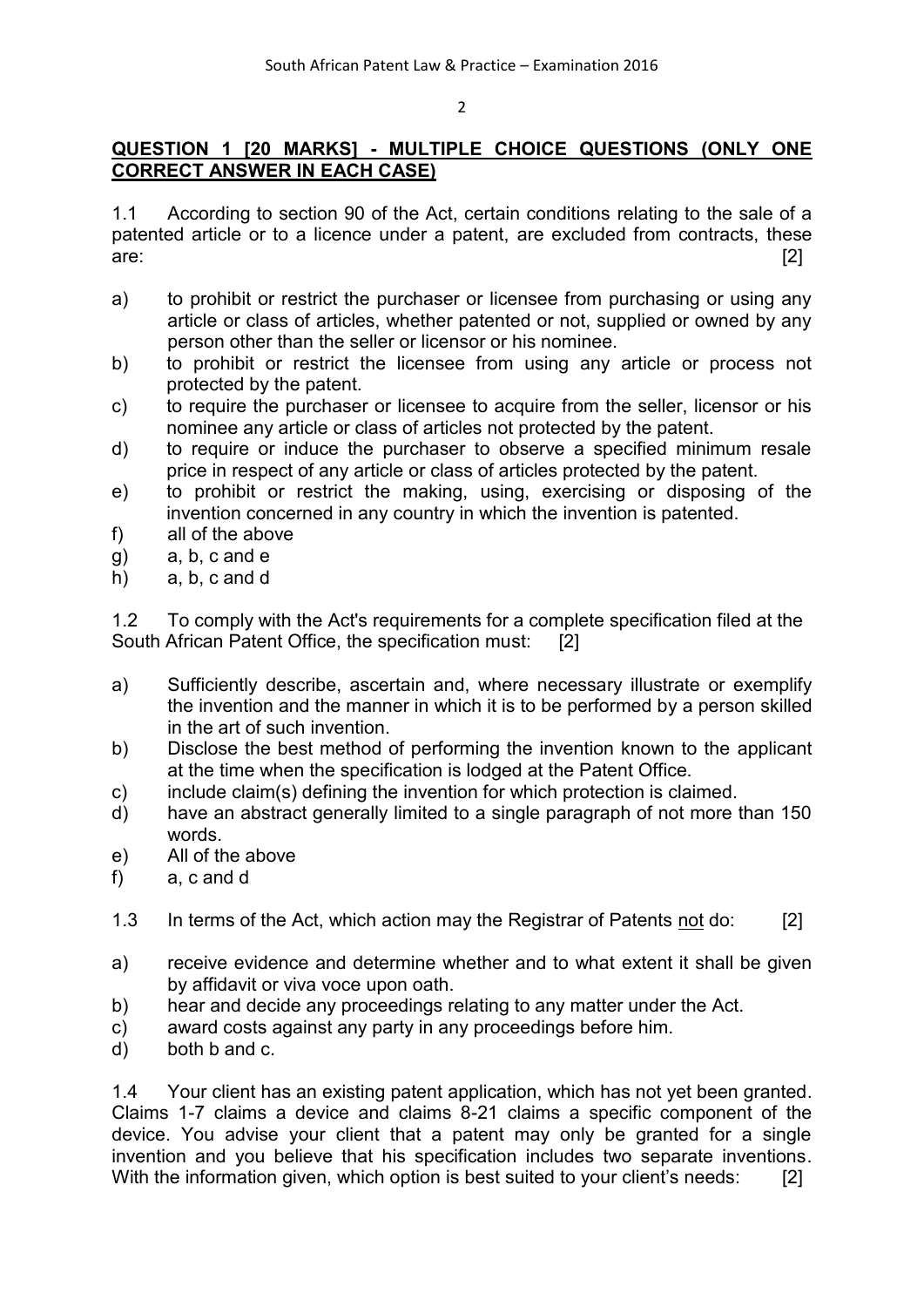- a) file a supplementary disclosure.
- b) file a divisional application.
- c) abandon the current patent application and file a new application.
- d) file a patent of addition.

1.5 Your client has invented a new composition and use of the composition in stabilising and preserving blood and/or blood products. Of the following claims included in the specification filed at the Patent Office, which are not acceptable in terms of the Act: [2]

- a) A method of stabilising and preserving blood and/or blood products in a subject.
- b) Use of the composition in the manufacture of a medicament for stabilising and preserving blood and/or blood products
- c) A composition comprising 20-30 % active component; 5-10 % preservative; and 40 - 85 % water.
- d) A composition for use in the stabilising and preserving of blood and/or blood products.

1.6 Your client files a South African provisional application on 11 March 2012. When it comes to completing the application, he post-dates it with the maximum allowable time, he then files a PCT application on the last day possible, and then only files his South African complete application after all possible extensions (i.e. on the very last day possible). Assuming all renewal fees are paid, when would the patent finally expire? [2]

- a) 11 March 2031
- b) 11 December 2032
- c) 11 September 2033
- d) 11 March 2033

1.7 Which forms must be signed by the patentee and cannot be signed by his agent? [2]

- a) Form P1
- b) Form P3
- c) Form P25
- d) Form P26
- e) Forms P1 and P3
- f) Forms P3 and P26
- g) Forms P1 and P25

1.8 In what language may the patent specification be filed at the Patent Office initially? [2]

- a) English
- b) Any one of the official languages of South Africa
- c) Any language of a convention country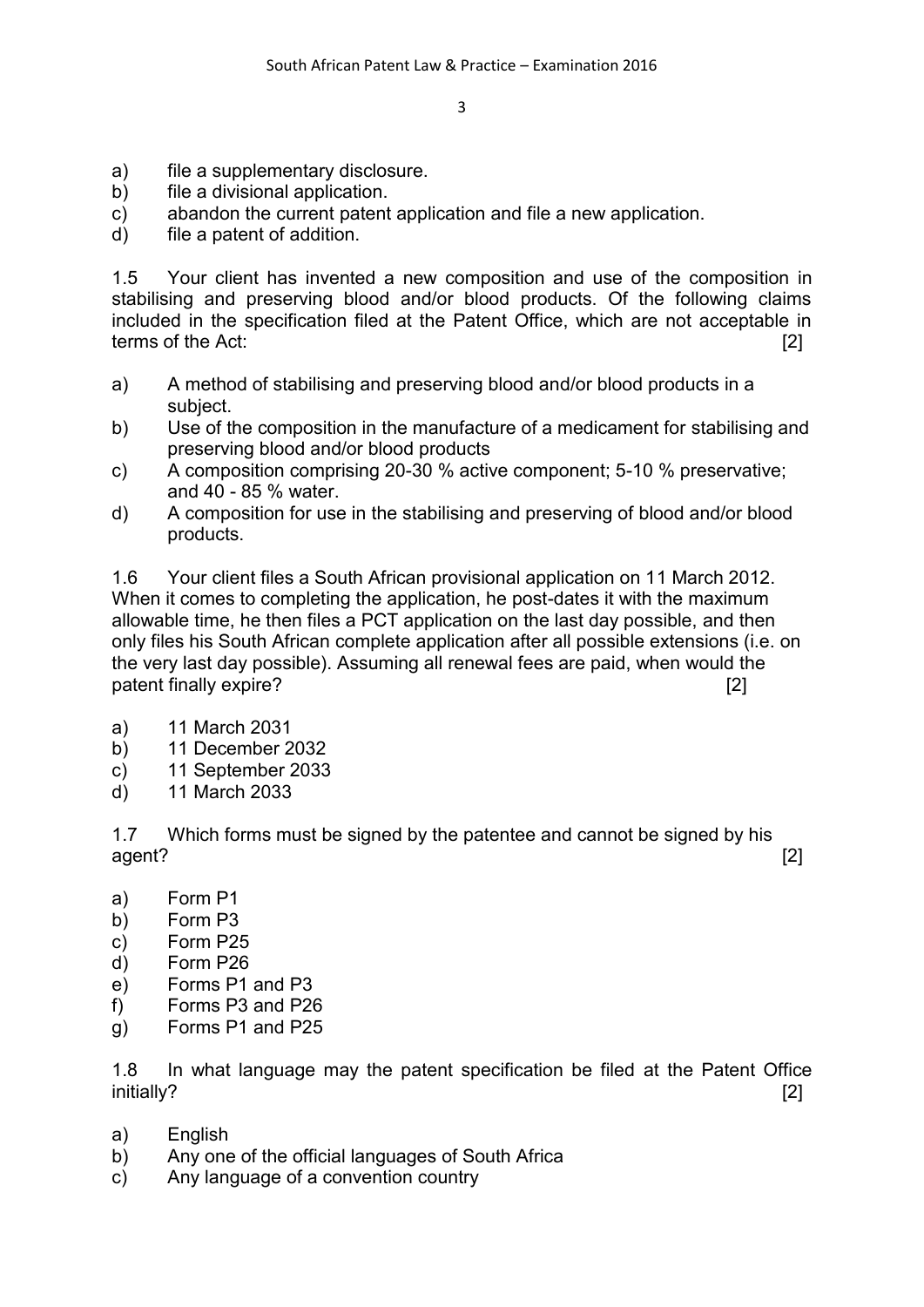### d) All of the above

1.9 Compound X is well known for treating headaches. Your client has now discovered that compound X works extremely well for curing bee stings, when reduced to a powdered form and applied to the sting site. Your client wants to file a patent application having the claims below. Which are not acceptable: [2]

- a) A method of treating bee stings by applying a powder form of compound X to the sting site.
- b) Use of compound X in the manufacture of a medicament for treating a bee sting.
- c) Compound X for use in the treatment of bee stings.
- d) both a and b
- e) both a and c
- f) both b and c
- g) all of the above

1.10 In accordance with section 10 of the Act, a patent register is kept at the Patent Office containing all relevant details of the patent. Which of the following information is entered in the register? [2]

- a) name and address of applicant
- b) names of inventors
- c) renewal fees paid
- d) classification of invention
- e) Address for service
- f) Length of specification and number of claims filed
- g) All of the above
- h) a-e above

### **QUESTION 2 [40 marks]:**

2.1 Fill in the missing words and phrases.

### **Section 25. Patentable inventions**

- (1) A patent may, subject to the provisions of this section, be granted for any (a) \_\_\_\_\_\_\_\_\_\_\_which involves (b) \_\_\_\_\_\_\_\_\_\_\_\_ and which is  $(c)$  .
	- $[6 \times \frac{1}{2}]$

- (2) Anything which consists of
	- (a) (d) \_\_\_\_\_\_\_\_\_\_\_; [½]
	- (b) (e) \_\_\_\_\_\_\_\_\_\_\_\_\_;  $[<sup>1</sup>/<sub>2</sub>]$
	- $(c)$  (f) \_\_\_\_\_\_\_\_\_\_\_\_; [½]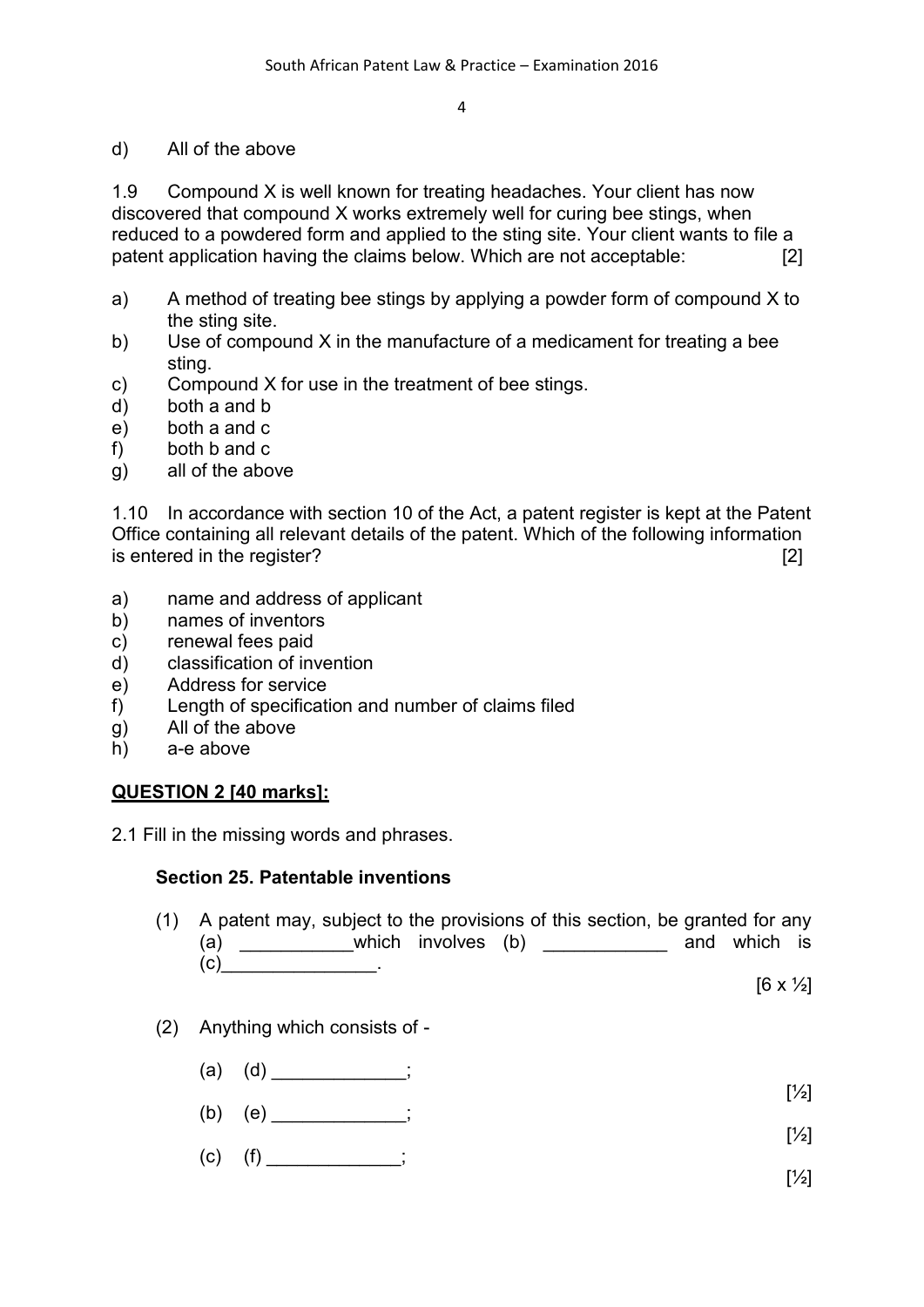

#### **QUESTION 3 [10 MARKS]**

3.1 You receive the below email from a colleague:

*Our client has been selling a product for almost 10 years in multiple countries. The method used to make the product has never been disclosed, and has been modified periodically over this time. The method is not discernible from the product, i.e. the method itself is not able to be reverse engineered from*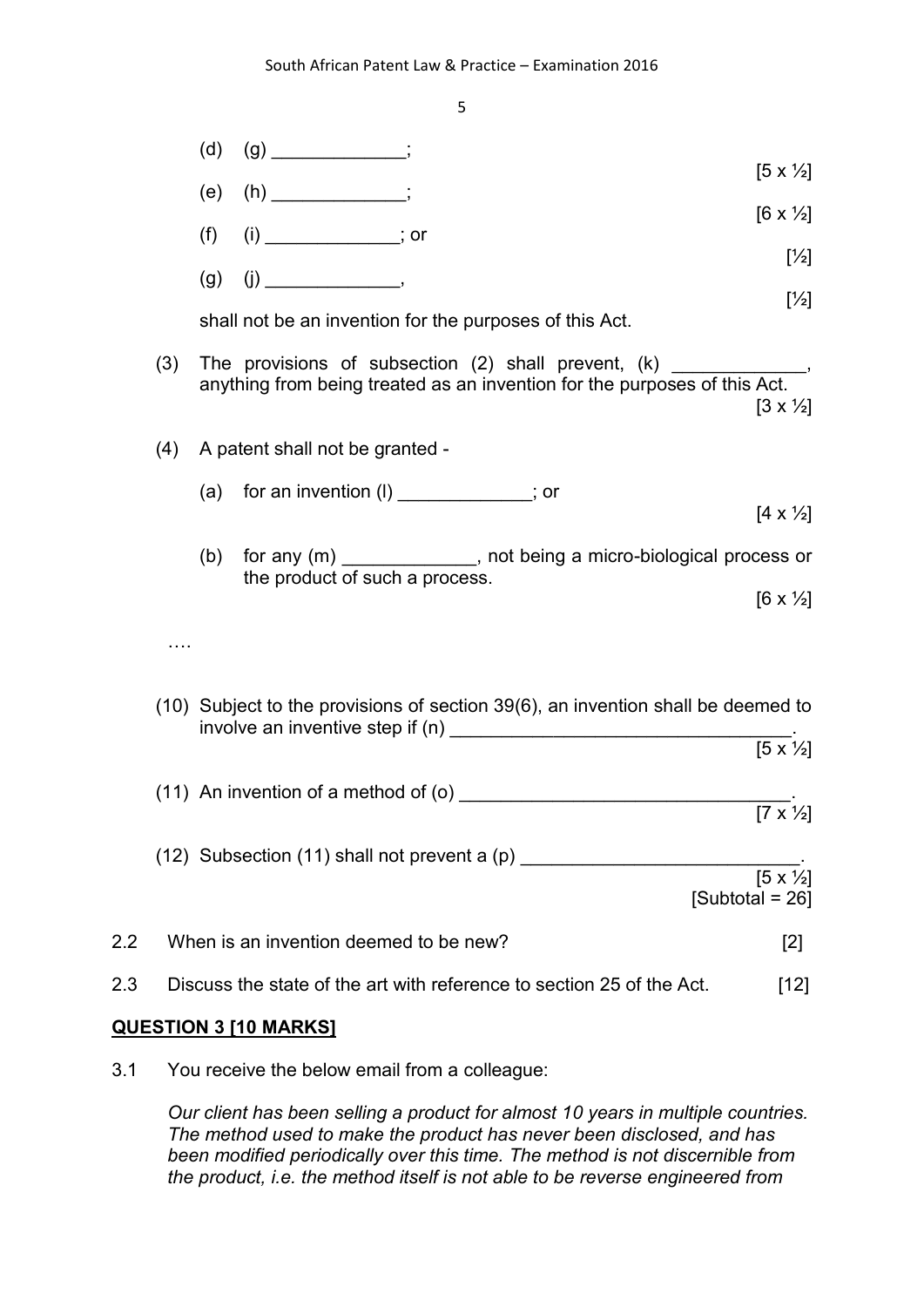*the product. Our client is now interested in filing a patent application covering this method.*

*Please let us know whether a valid patent application claiming our client's method can be filed in South Africa (assuming that the claims are novel and inventive over prior art other than our client's own prior secret use).*

Please advise with reference to the Act. As your colleague did not mention whether 'multiple countries' include South Africa, make sure your advice makes provision for either situation. The same state of the state of the state of the state of the state of the state of the state of the state of the state of the state of the state of the state of the state of the state

3.2 Referring to section 36, the registrar has powers to refuse a patent application on certain grounds, amongst others where the invention relates to the production or use of nuclear energy or to the production, processing or use of nuclear material or restricted matter as defined in section 1 of the Nuclear Energy Act, 1999. What are the other grounds set out in section 36? [5]

# **QUESTION 4 [14 MARKS]**

Vusi has invented a face cream to reverse the aging process and to diagnose skin cancer and is considering filing a patent application therefor.

4.1 Can Vusi include the following claims in his patent application? (state yes or no and give a reason with reference to the Act)

- a) Use of a compound x in the manufacture of a skin cream for reversing the aging process and to diagnose skin cancer. [2]
- b) A method of reversing the aging process and diagnosing skin cancer by applying a face cream to skin of a person. [2]
- c) A skin cream for use in reversing the aging process and diagnosing skin cancer. [2]

4.2 Vusi's sister Nola is a famous international model and has been using the face cream for the past three months in order to test its anti aging properties. Nola is photographed and interviewed by a magazine and during the interview she reveals her beauty secret. She tells the reporter how the cream works and even gives details about how her sister manufactures it and the compositions used therein. Her interview together with all the details of the cream is published in the magazine before Vusi has had a chance to file a patent application and now fears that he may not be able to obtain a valid patent for the cream.

| 4.2.1 Has the novelty of Vusi's invention been destroyed? |  |
|-----------------------------------------------------------|--|
|-----------------------------------------------------------|--|

4.2.2 By referring to the Act and giving reasons, can he still obtain a patent for it? [5]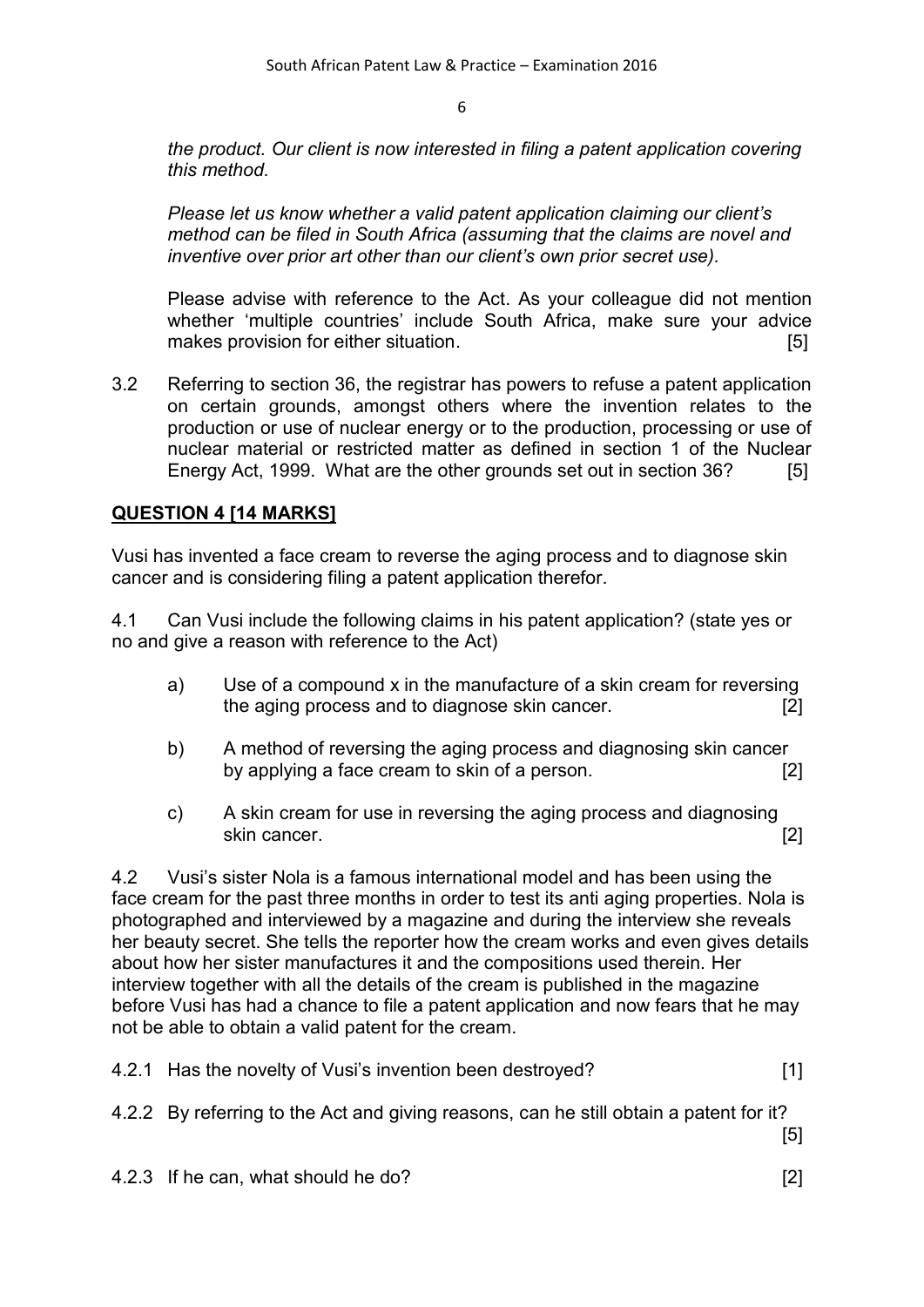# **QUESTION 5 [6 MARKS]**

Sam is an employee of Vusi, a manufacturer of cosmetic creams. Sam is a computer programmer and enters into an employment contract with Vusi. The agreement contains the following clause:

"The employee hereby assigns all rights and title in any invention made by herself to her employer"

In her spare time Sam weaves materials using different types of fibres. One day she accidentally leaves a piece of her weaving on one of Vusi's heaters. Hours later she discovers that, as a result of the heat, certain fibre combinations form a very strong, almost unbreakable material. During the next few days she brings different samples of fibres to her place of work and she experiments using different combinations of the fibre and different periods and settings of heat exposure. As a result of all her experimentation, Sam discovers that a very strong and durable type of material may be made by a specific combination of different types of fibre placed, for a certain period of time, on a heater (which happens to be owned by her employer). The material is suitable for windsurfing and she thinks that there may be a commercial market for the material.

Vusi and Sam approach you for legal advice.

Vusi is of the opinion that the invention belongs to him as the employer, as it was made during Sam's hours of employment with him and his equipment was used. Sam argues that the invention has nothing to do with Vusi.

Please advise referring to the Act.

# **QUESTION 6 [14 MARKS]**

2.2 Who may apply for a patent?

A patent is in the name of joint patentees:

2.3 According to section 27, in the absence of an agreement to the contrary, joint inventors may apply for a patent in The Shares. The shares of the shares. The share of the share is not the share in the share is not the share in the share is not the share in the share is not the share in the share is no

2.4 Referring to section 29 of the Act, describe the rights and restrictions placed on co-applicants of patents. Also describe the remedies in the event of any dispute. [10]

### **QUESTION 7 [10 MARKS]**

When drafting the body of a patent specification (as opposed to the claims) what requirements relating to the complete specification must be met to ensure that the resultant patent is not liable to be revoked? The summary contact that is not liable to be revoked?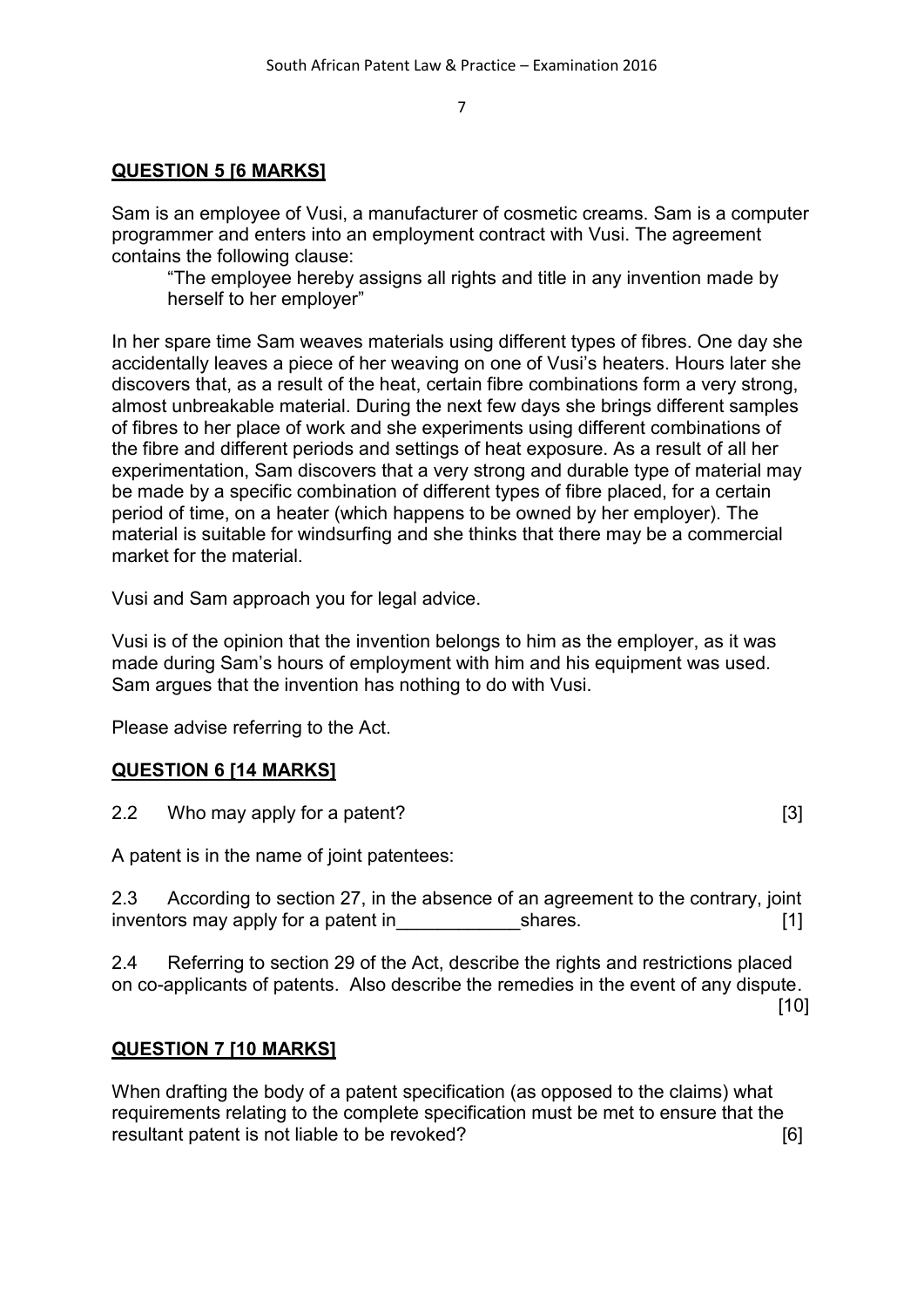Assuming that the patentability requirements of section 25 are met, what other requirements should the patent claims meet to ensure that they are not subject to revocation? [4]

# **QUESTION 8 [14 MARKS]**

- 8.1 Your client's patent application is to be granted soon. There may be a need to amend the claims of the patent application. In terms of section 51, advise your client on whether to amend the patent application prior or after grant. [12]
- 8.2 What is the term for filing an opposition to amend an application:
	- 8.2.1 pre-grant; and
	- 8.2.2 post-grant. [2]

## **QUESTION 9 [12 MARKS]**

Your client has made some changes to his invention after an application for a patent accompanied by a complete patent specification has already been filed. Explain the options available to your client under sections 39 and 51(8) respectively for the case (i) where the application is still pending and (ii) has already proceeded to grant. Comment on any exceptions in so far as rights or obligations are concerned.

### **QUESTION 10 [22 MARKS]**

10.1 Tim has invented a novel blanket, the material of which retains heat much better that existing blankets. Tim has filed and obtained a patent for his blanket and the method of manufacturing the blanket. Assuming that all patentability requirements are met and Tim has a valid patent, consider the following situations separately:

- 10.1.1 Leanie is advertising Tim's blanket.
- 10.1.2 Tanya is the owner of a factory where Tim's blanket is being produced.
- 10.1.3 Sune is using Tim's method to make to make a blanket for a science project.
- 10.1.4 Bill has bought a blanket from Tim and now sells it to Peter.
- 10.1.5 Sonja is importing a better blanket manufactured by ABC (Pty) Ltd from the USA
- 10.1.6 Herman is manufacturing Tim's blanket and donating it to needy individuals.

By referring to the Act, advise Tim on whether any of the above actions falls within his monopoly, and why/why not the actions are considered an infringement (or not) of his exclusive rights. [2 marks each = 12]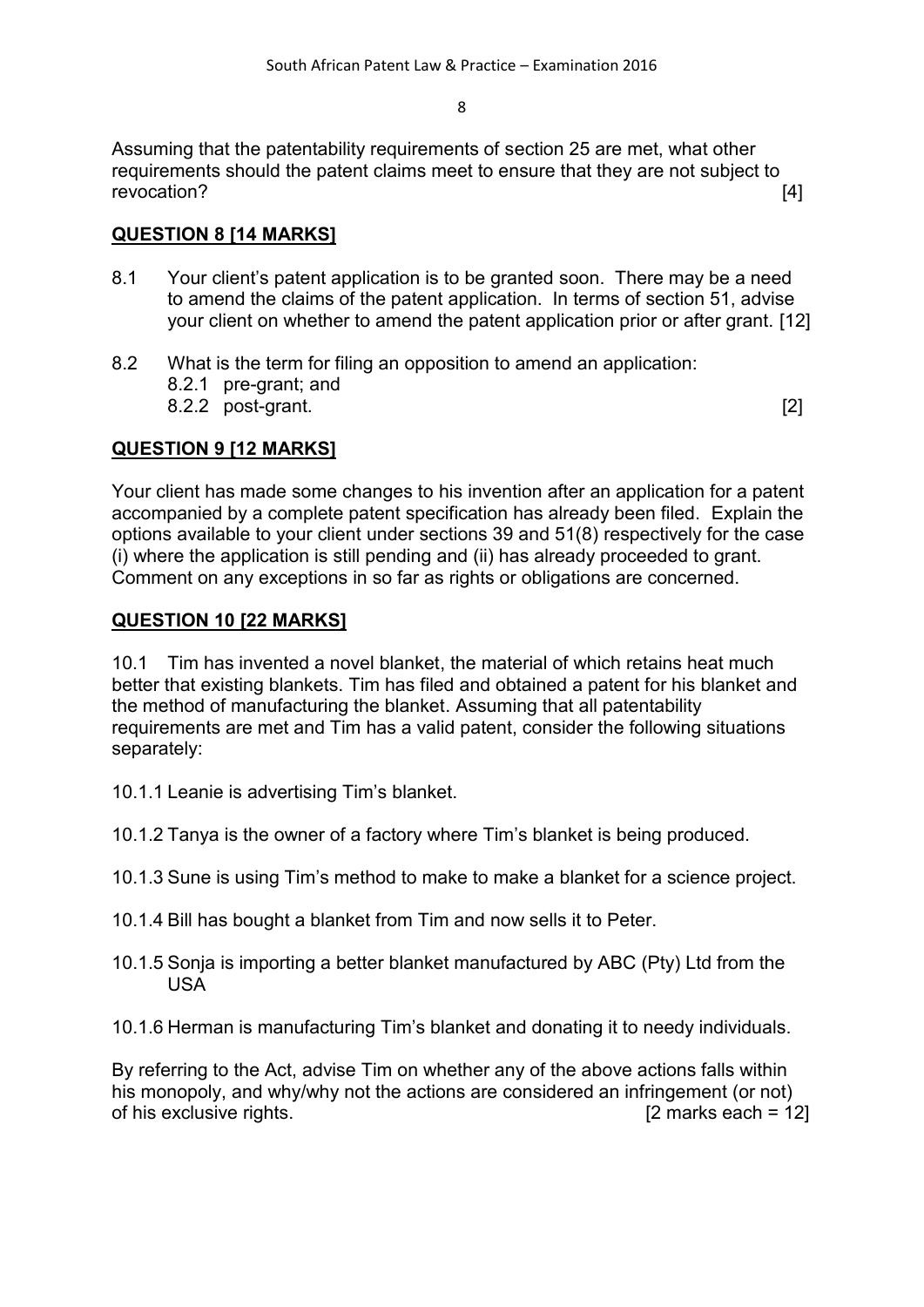10.2 Tim's complete patent application was filed on 1 December 2014 and granted on 6 March 2016. Tim wants to know from which date he will enjoy protection and when his patent will expire (should all his renewal fees be paid). Advise. [2]

10.3 Referring to 10.2 above, when can Tim institute proceedings for infringement? [2]

10.4 Should Tim eventually decide to proceed with infringement proceedings in any of the above situations, what kind of relief would he be entitled to? [6]

## **QUESTION 11 [4 MARKS]**

Your renewal department sends a renewal reminder to one of your clients XYZ CC, who subsequently replies that the patent should not be renewed and can proceed to lapse. Two years later an employee of XYZ enquires as to the status of the patent in question. The employee is shocked to learn of the lapse of the patent and enquires what can be done to restore the patent.

In the circumstances above, can XYZ apply for the restoration of the patent? Please advise fully by referring to the Act and setting out the requirements that must be met before an application for restoration can be successful.

### **QUESTION 12 [6 MARKS]**

South African patent application no. 2012/01234 (ZA 2012/1234) was filed on 13 February 2012, accepted on 8 January 2013 and proceeded to grant on 26 March 2013. The patent claims priority from South African provisional patent application 2011/01544 (ZA 2011/01544) filed on 5 March 2011.

South African patent application no. 2011/07765 (ZA 2011/07765) was filed as a national phase application on 17 July 2011. ZA 2011/07765 was based on a PCT patent application with a filing date of 18 February 2010. The PCT patent application claimed priority from US provisional patent application no. 60/073,255 which was filed on 22 February 2009. ZA 2011/07765 was accepted on 24 April 2012 and proceeded to grant on 26 June 2012.

In respect of (1) ZA 2012/01234 and (2) ZA 2011/07765

12.1 When is/was the first renewal fee due? [2]

12.2 Are extensions available in terms of the renewal fees, and if so, how long? [1]

12.3(a) What was the final deadline for filing a complete patent application from ZA 2011/01544? [1]

12.3(b) Would your answer have differed if the priority application was filed in another convention country? [1]